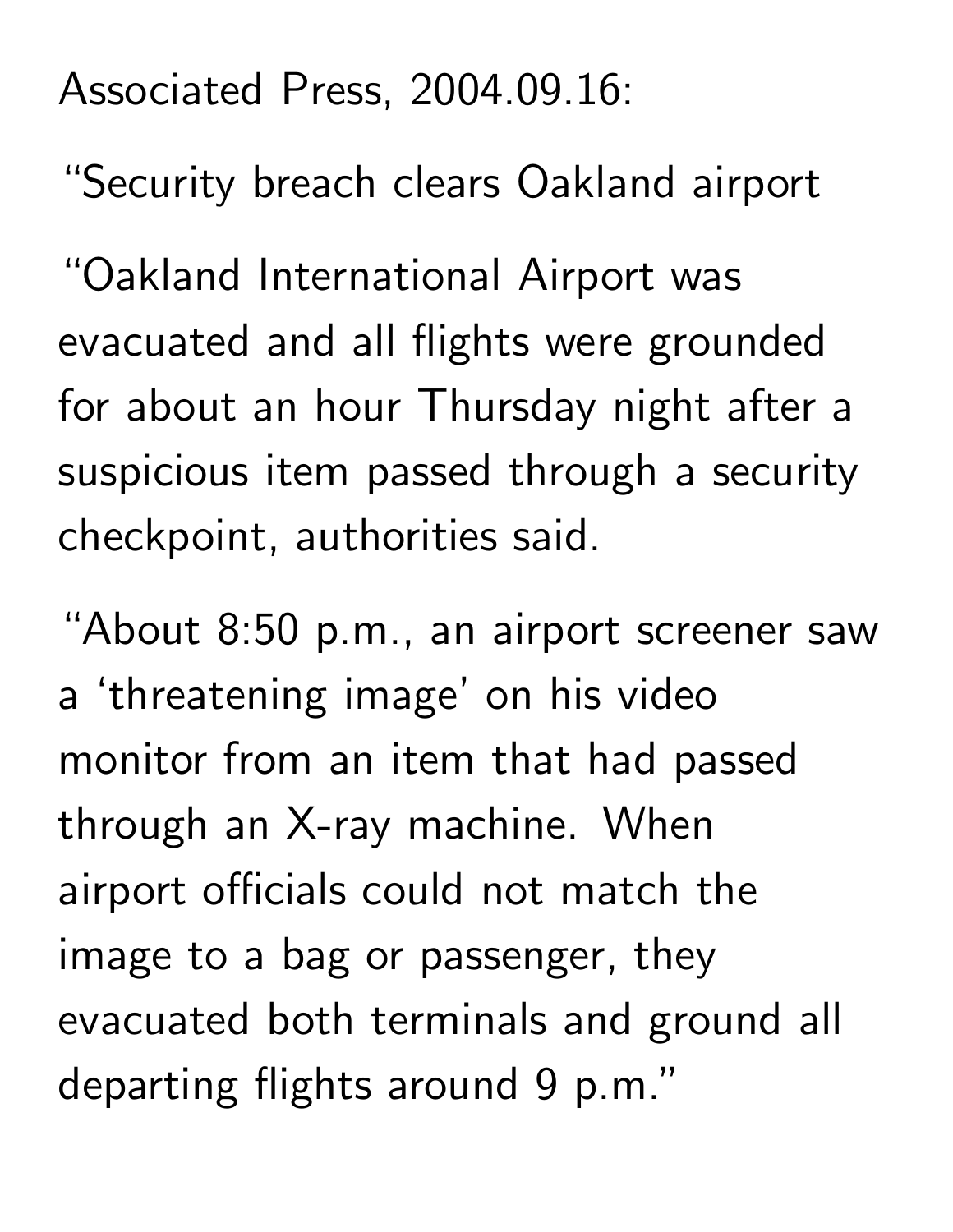Assignment due 2004.09.03: read Gaim. http://cr.yp.to/2004-494/gaim.html

Assignment due 2004.09.08: read textbook Chapter 7 pages 277–308.

Assignment due 2004.09.15: read textbook Chapter 7 pages 309–336.

Assignment due 2004.09.17: read textbook Chapter 7 pages 360–366.

Assignment due 2004.09.20: read libpng. cr.yp.to/2004-494/libpng.html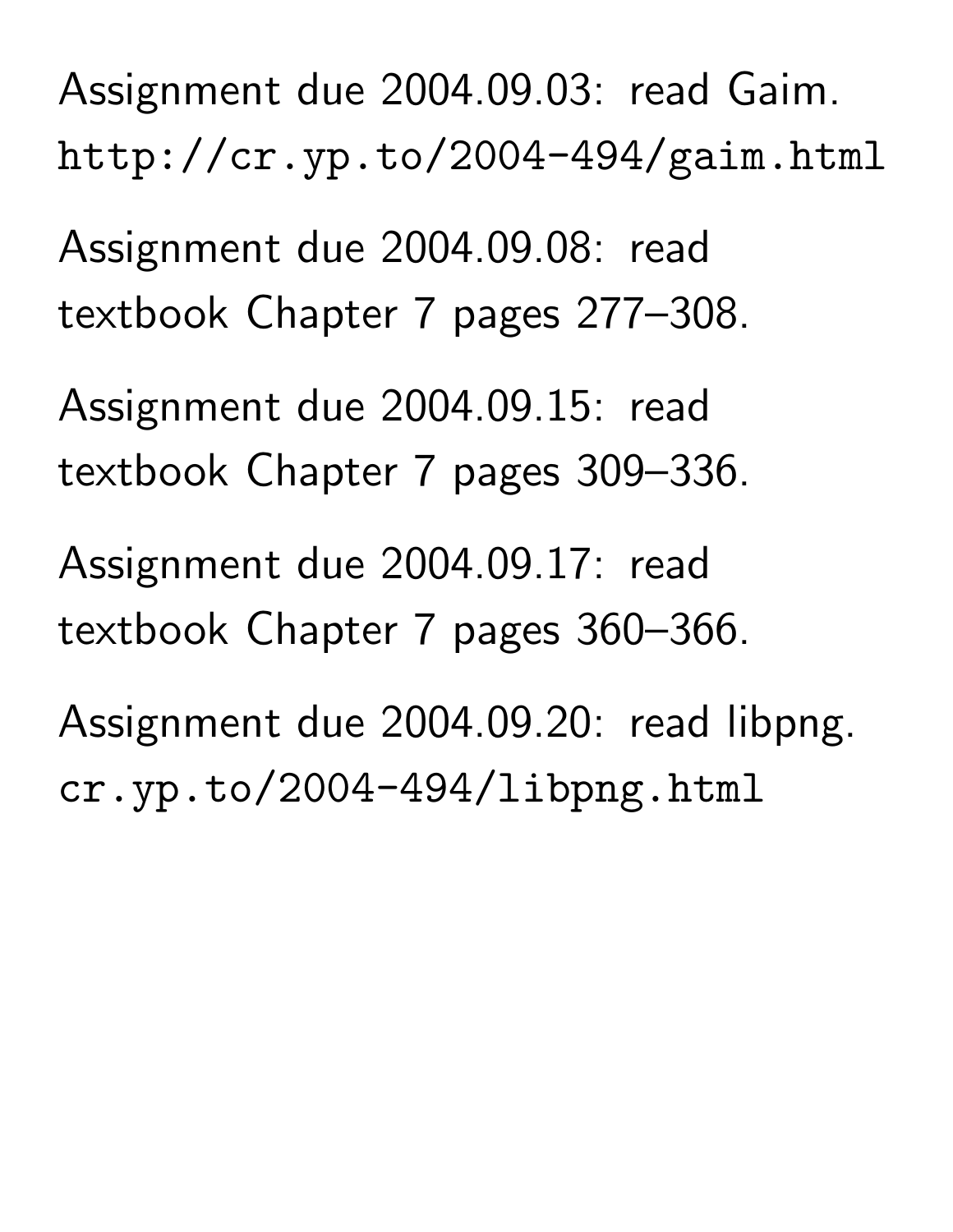```
#define NOCHAR -1
register int c;
for (:;) {
  c = *p++;if (...)
     *q++ = '\\ \langle \rangle;
   ...
  if (c \mid = \text{NOCHAR})if (q > ...)break;
}
```
How do we know that \*q is inside array? The  $q > ...$  tries to check—but only if  $c$  !=  $-1$ . Can c be set to  $-1$ ? Byte \*p is 0 through 255, right? Not exactly! Actually -128 through 127.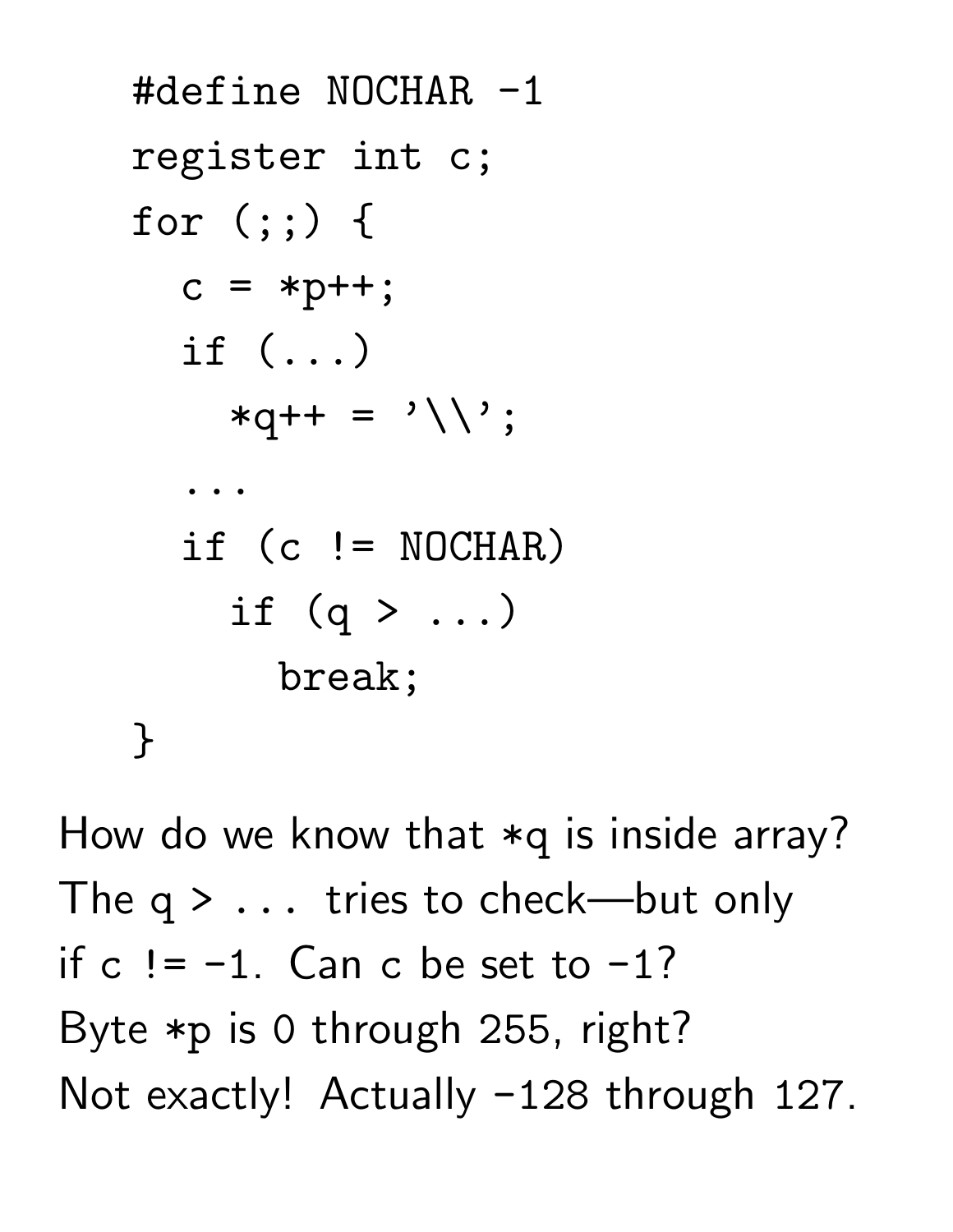```
m(\ldots, char **x, \ldots, int xlen)
{
  int nchar = 0;
  while (...) {
    ...
    if (++nchar > xlen) break;
    *(*x)++ = ...;}
}
char obuf[MAXLINE + 1];
char *obp = obuf;
while (...)
  m(...,&obp,...,MAXLINE);
```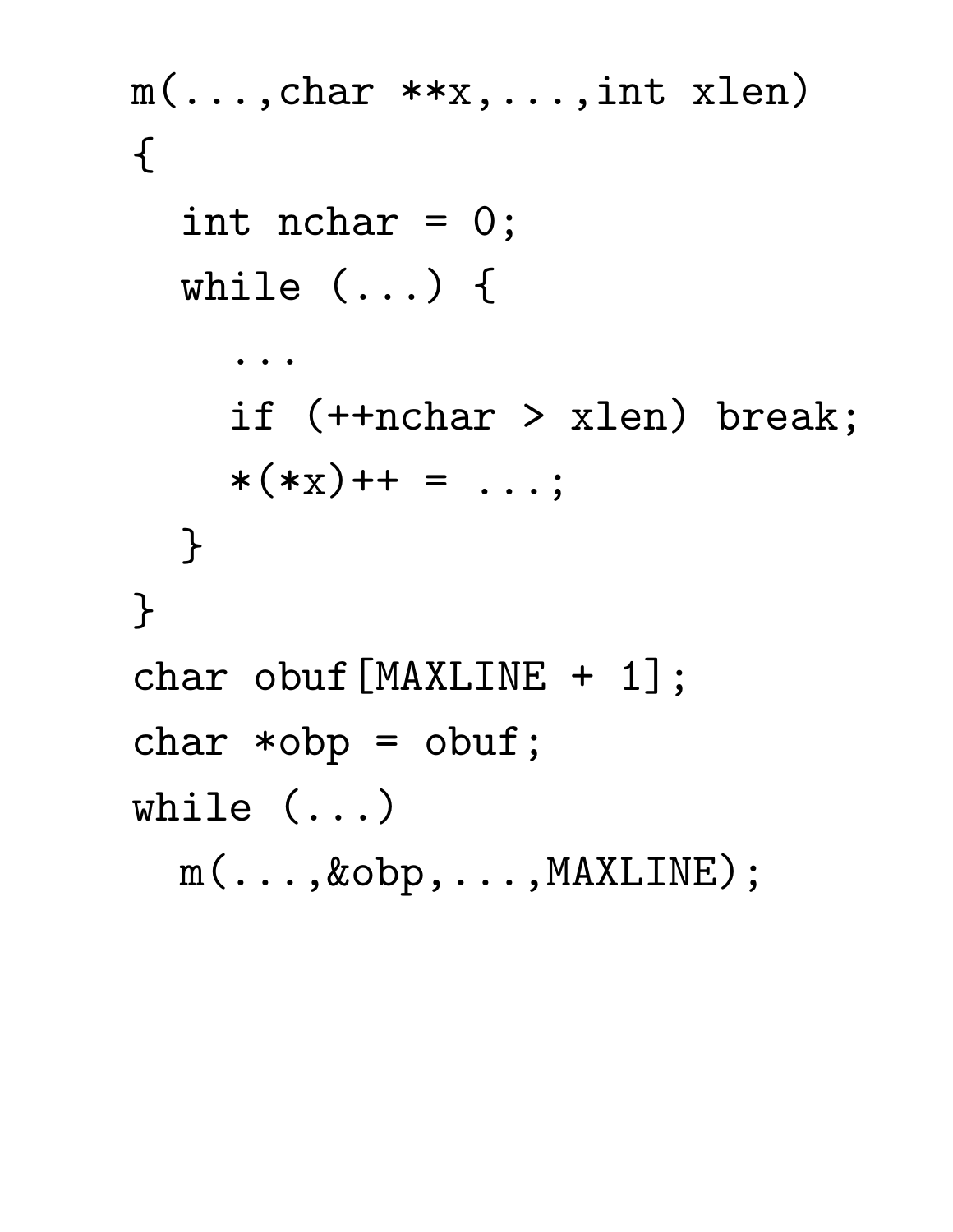m can write to  $(*x)[0]$ .  $(*x)[1], ..., (*x)[xlen-1];$ i.e.,  $obj[0], ..., obj[MAXLINE-1]$ . How do we know these are inside obuf? obuf[0], ..., obuf[MAXLINE] are all okay. Isn't obp equal to obuf? Not necessarily! obp starts out equal to obuf, but m changes \*x, i.e., changes obp. The second call to m can overflow obuf.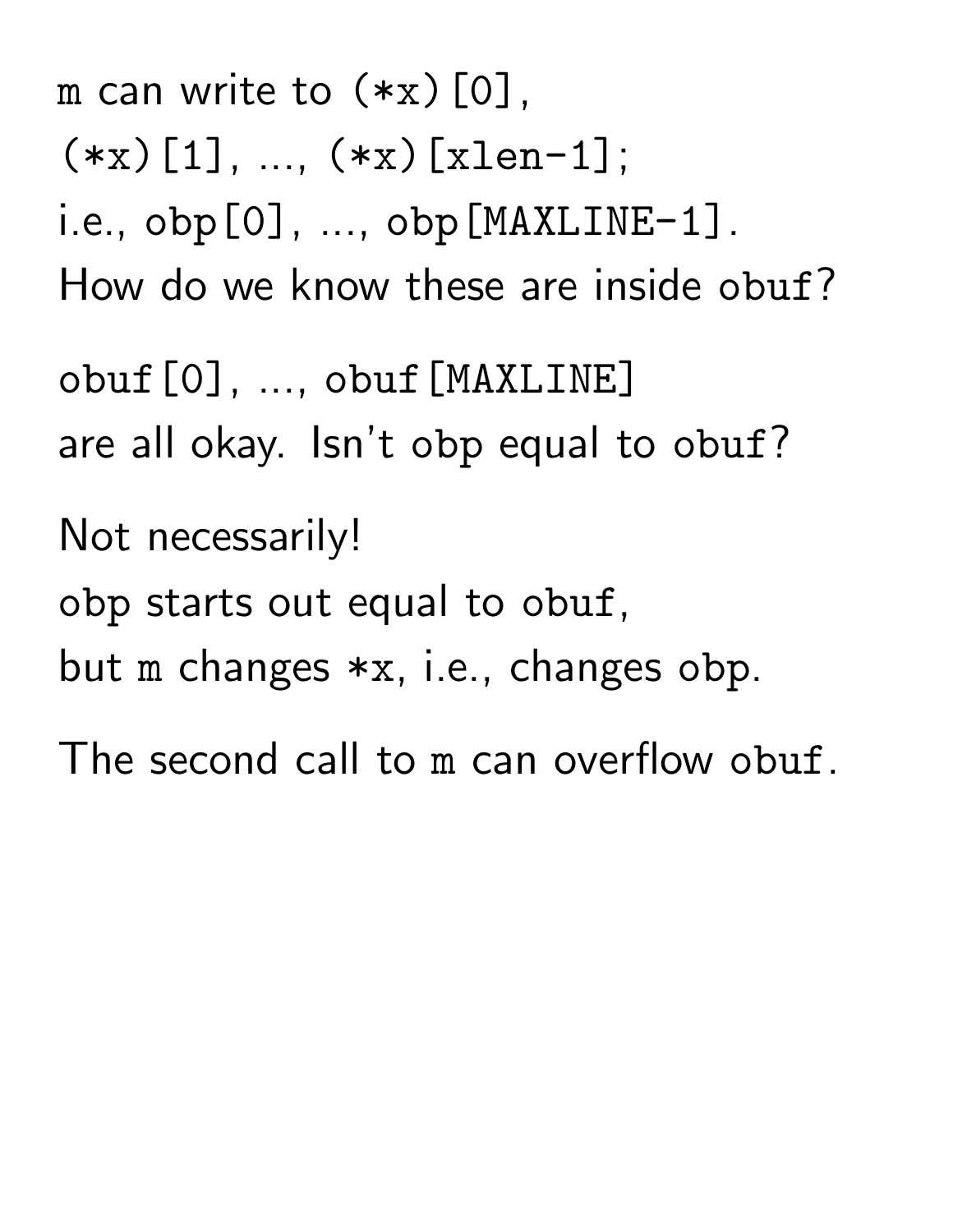## Which writes are buffer overflows?

 $*p = x$  may be an overflow.

Typically p started out pointing to the beginning of an array, but was then increased or decreased. How far was it moved? How long is the array?

If  $*p = x$  is protected by adjacent tests that  $p \geq \text{thearray}$ and p < thearray + itslength, and if we're sure about itslength, then there's clearly no buffer overflow.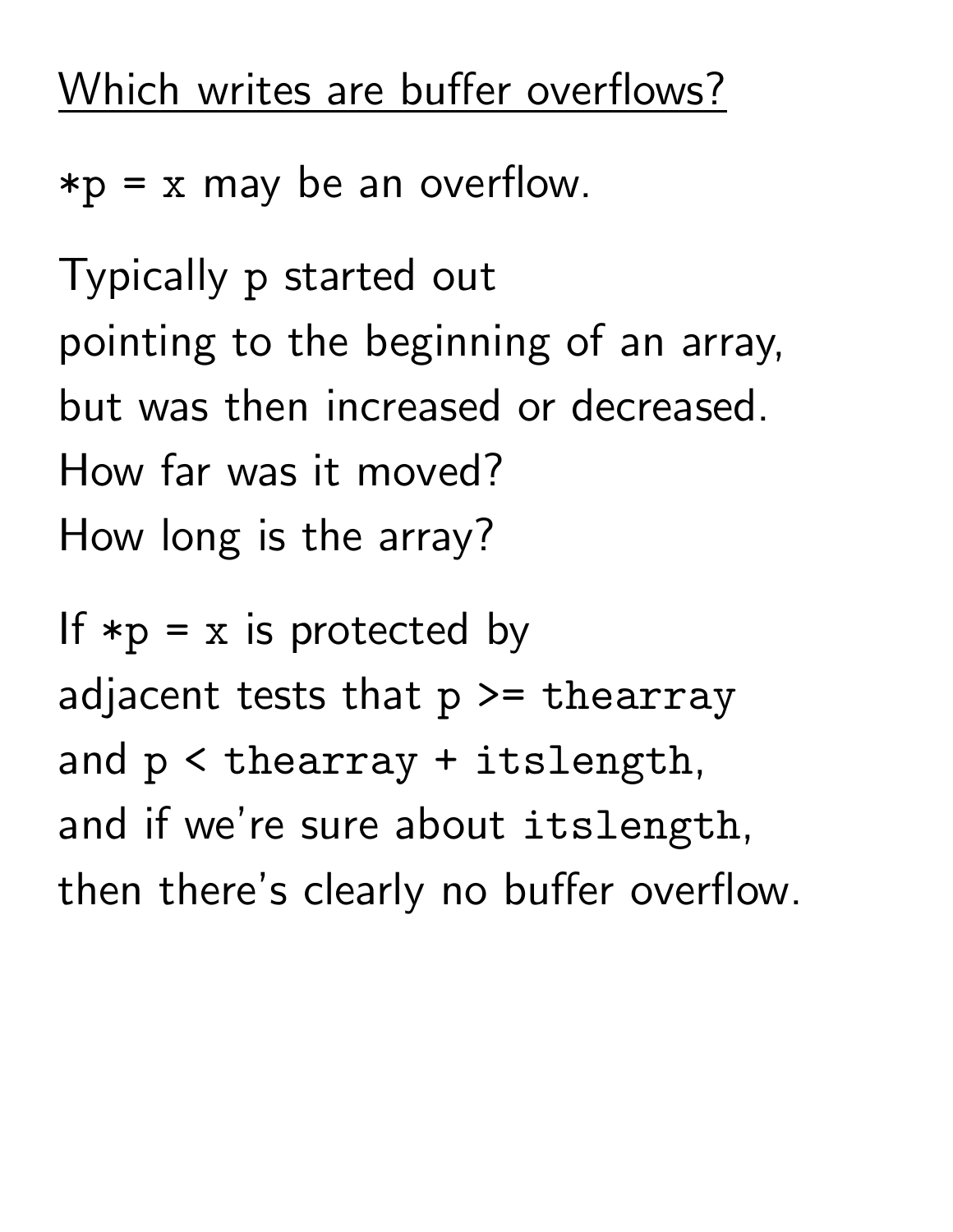Similarly:  $a[n] = x$ , same as  $*(a + n) = x$ , may be an overflow. How big is n? How long is a? If  $a[n] = x$  is protected by adjacent tests that  $n \geq 0$ and n < a + itslength, and if we're sure about itslength, then there's clearly no buffer overflow: int a[30]; int n; ... if  $(n \ge 0)$ if (n < 30)  $a[n] = j;$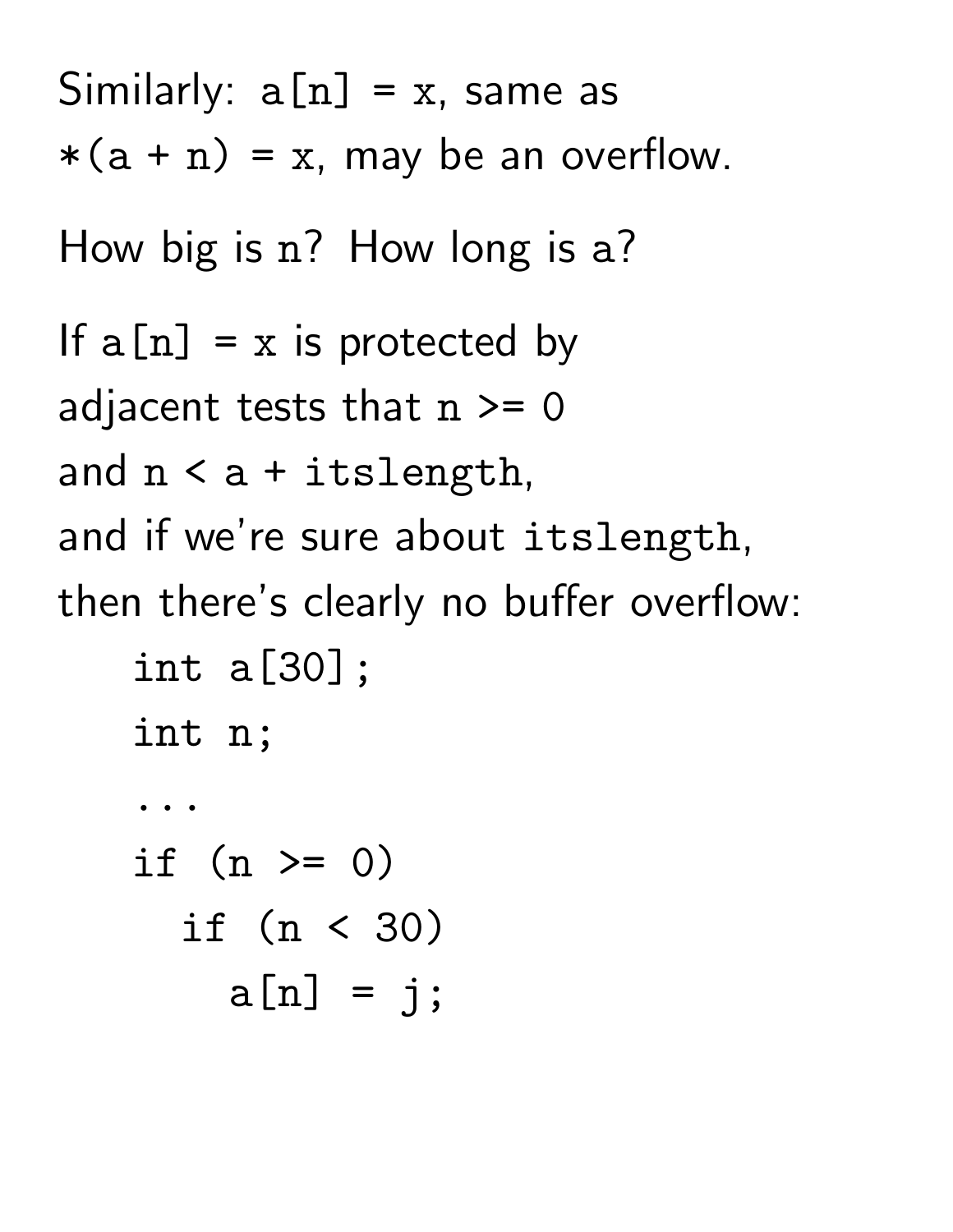while  $(*tz := ' \0')$ 

 $*q++ = *tz++;$ Question you should be asking: Is q buffer longer than tz?

if (first >= tTsize) first =  $tTsize - 1;$ tTvect[first] = i; Questions you should be asking: What if first is negative? Is tTsize the size of tTvect?

readdata(buf); Question you should be asking: Does readdata know how long buf is?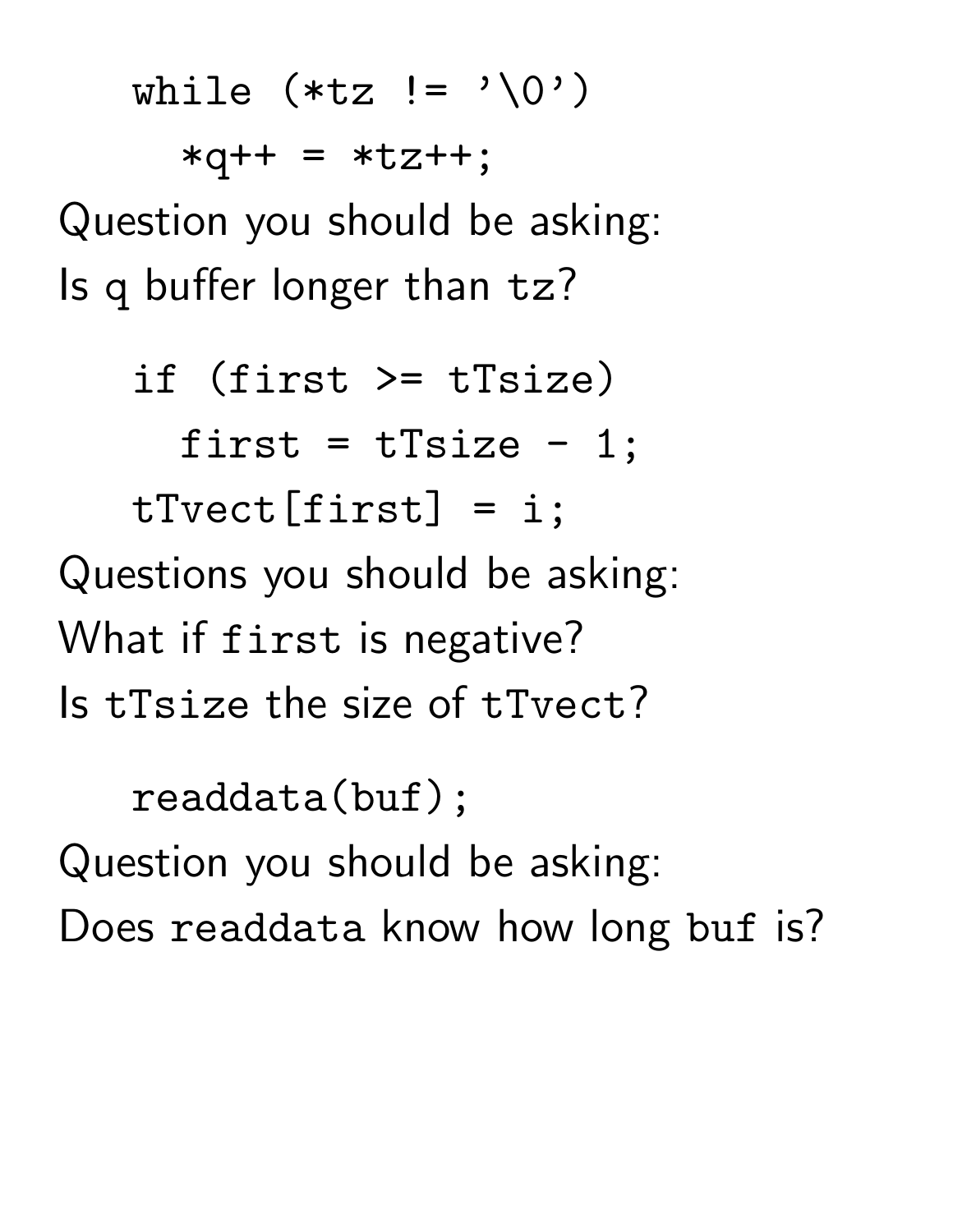## How serious is a buffer overflow?

You've found a write that can overflow a buffer in a program.

Does this bug allow an input source to take control of the program? Is that source controlled by an attacker?

Example:  $p = \text{buf}; \dots p = 0; *p = 3$ always crashes. No worse effects.

Example:

myreadfile("/usr/src/README",buf) might overflow buf with data from the /usr/src/README file, but that file can't be affected except by the system administrator.